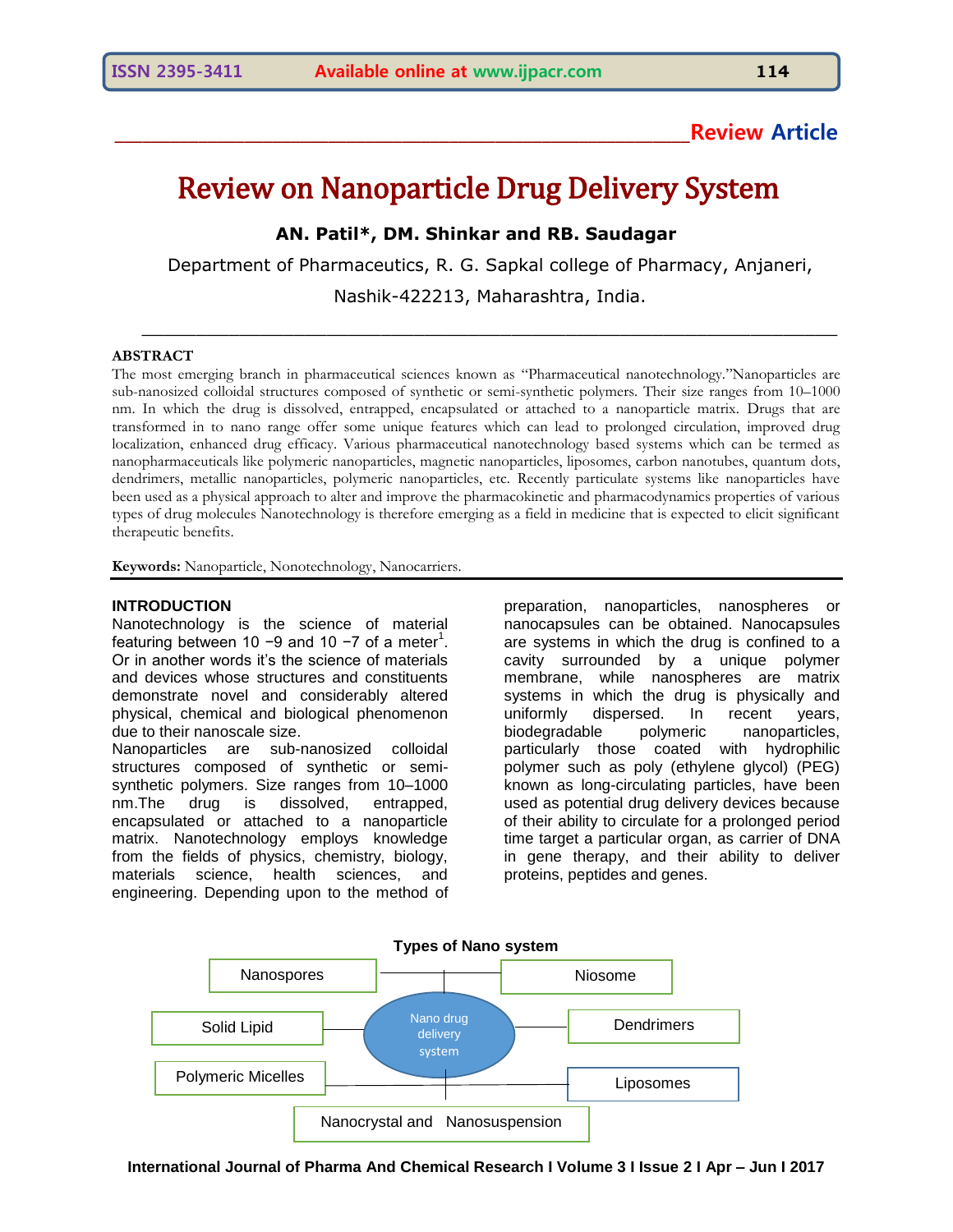#### **1. Niosome**

Niosome is a class of molecular cluster formed by self-association of non-ionic surfactants in an aqueous phase. The unique structure of niosome presents an effective novel drug delivery system (NDDS) with ability of loading both hydrophilic and lipophilic drugs. Niosomes are vesicles composed of non-ionic surfactants, which are biodegradable, relatively nontoxic, more stable and inexpensive, an alternative to liposomes. Niosomes behave in vivo like liposomes, prolonging the circulation of entrapped drug and altering its organ distribution and metabolic stability. As with liposomes, the properties of niosomes depend on the composition of the bilayer as well as method of their production. It is reported that the intercalation of cholesterol in the bilayers decreases the entrapment volume during formulation, and thus entrapment efficiency.

#### **2. Dendrimers**

Dendrimers are a unique class of polymers, are hyper branched, tree-like structures, whose size and shape can be precisely controlled and have<br>compartmentalized chemical polymer. compartmentalized chemical Dendrimers are fabricated from monomers using either convergent or divergent step growth polymerization. Size of these regular branching polymeric nanostructures is dependent on the number of branching which can be controlled. These nanostructures arise several branches from the core in shape of a spherical structure by means of polymerization, resulting in formation of cavities 2 Nanoparticles Types, Classification, Characterization, Fabrication Methods within the dendrimer molecule which can be used for drug transport. Free ends of dendrimer can be utilized for conjugation or attachment to other molecule. These end groups that can be tailored according to requirements. Such interconnecting networks transport the attached molecules at desirable site and give dendrimers various functional applications $^{13}$ .

#### **3. Nanopores**

Nanopores were designed in 1977, consist of wafers with highly dense pore of size 20 nm (diameter). Main advantage of these nanopores that they doesn't allow the entry of oxygen glucose and other products. They can be potentially utilized to protect transplanted tissues from the host immune system.

#### **4. Nanocrystals and Nanosuspension**

These are aggregated structures that are formed by the combination of various particles of drug in crystalline form coated with surfactant or combination of surfactants. To achieve static and electrostatic surface stabilization a minimum quantity of surfactants needs to be added in nanocrystals. These aggregated forms reduce limitations of several drugs that are suffering from bioavailability and absorption problems. In addition problems of preparing the parenteral dosage form may be resolved by formulation as nanocrystals. Loading capacity especially in carrier-based nanoparticles is quite low however administration of high drug levels with depot release can be achieved if dissolution is sufficiently slow. Nanocrystal technology can be utilized for many dosage forms.

# **5. Solid Lipid Nanoparticles**

Solid lipid nanoparticles were developed as an alternative carrier system to liposomes, polymeric nanoparticles and emulsions as a colloidal carrier system for controlled drug delivery. Solid lipid nanoparticles carry distinct advantages that make them unique carriers systems than others like liposomes and polymeric nanoparticles. This type of nanoparticles constitute solid lipid matrix with an average diameter below 1μm. Drug is normally incorporated in this matrix. These nanoparticles can also be produced by high pressure homogenization. Different surfactants are used to avoid aggregation and to stabilize the dispersion. These surfactants have an accepted GRAS (Generally Recognized as Safe) status.

#### **6. Liposomes**

Liposomes are lipid based vesicles that are extensively explored and most developed nanocarriers for novel and targeted drug delivery. Drugs that can deliver through liposomal delivery system are highlighted in. These vesicles are synthesized by hydration of dry phospholipids. Depending upon on their size and number of bilayers they are classified into three basic types:

#### **• Multilamellar vesicles**

These vesicles consist of several lipid bilayers separated from one another by aqueous spaces. These entities are heterogeneous in size, often ranging from a few hundreds to thousands of nanometers in diameter.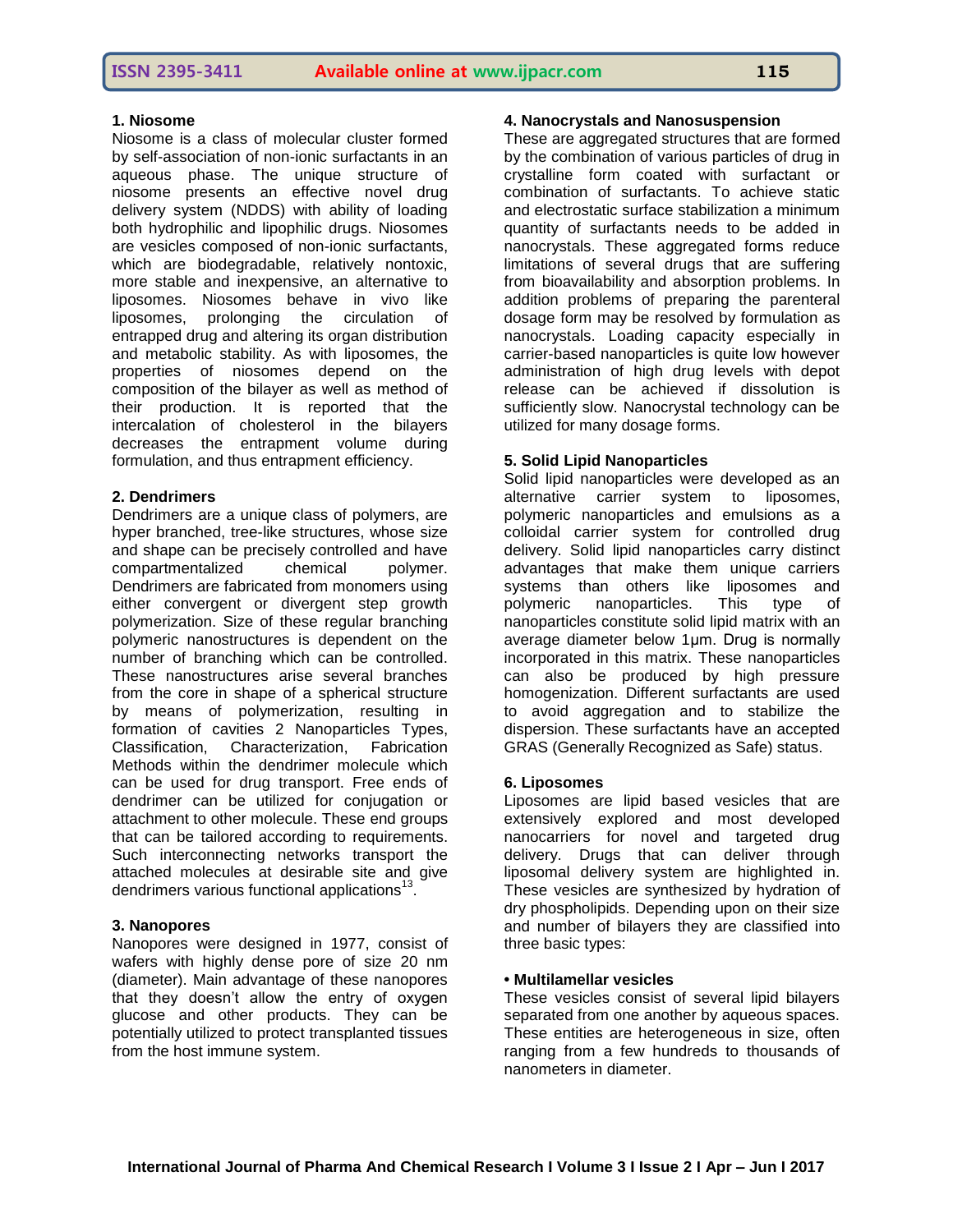#### **• Small unilamellar vesicles**

Small unilamellar vesicles consist of a single bilayer surrounding the entrapped aqueous space having size range less than 100 nm.

#### **• Large unilamellar vesicles**

These vesicles consist of a single bilayer surrounding the entrapped aqueous space having diameters larger than 100 nm.

#### **7. Polymeric Micelles**

Polymeric micelles contains ampiphilic block copolymers assemble to form nanoscopic supramolecular core-shell structures called as 'polymeric micelles'. These micelles are formed in solution as aggregates in which the component molecules are generally arranged in a spheroidal structure with hydrophobic cores shielded from water by a mantle of hydrophilic groups. There are several examples of component molecule such as Amphiphilic ABtype or ABA-type block copolymers, where A and B are hydrophobic and Hydrophilic components, respectively. These polymeric micelles are usually <100 nm and are used for the systemic delivery of water-insoluble drugs. Their hydrophilic surface of these dynamic systems protects their nonspecifi c uptake by reticuloendothelial system.

#### **Preparation of Nanoparticle and factor affecting nanoparticle**

The selection of appropriate method for the preparation of nanoparticles depends on the physicochemical character of the polymer and the drug to be loaded. Nanoparticles can be prepared from a variety of materials such as proteins, polysaccharides and synthetic polymers. The selection of matrix materials is dependent on many factors including $2$ 

- Antigenicity of the final product.
- Biocompatibility and toxicity
- Degree of biodegradability
- Drug release profile desired
- Inherent properties of the drug (aqueous solubility and stability)
- Size of nanoparticles required
- Surface characteristics (charge and permeability)
- Nanoparticles have been usually prepared by three methods:
- Dispersion of preformed polymers
- lonic gelation or coacervation of hydrophilic polymers
- Polymerization of monomers

## **Method for preparation of nanoparticles**

- 1. Solvent Evaporation Method
- 2. Solvent Diffusion Method
- 3. Double Emulsion Method
- 4. Salting Out Method
- 5. Emulsion Diffusion Method
- 6. Solvent displacement Method
- 7. Coacervation method
- 8. Polymerization Method
- 9. Super critical Fluid Technique

## **1. Solvent Evaporation Method**

Solvent evaporation method is one of the most frequently used methods for the preparation of nanoparticles. This method involves two steps (first is emulsification of the polymer solution into an aqueous phase and second is evaporation of polymer solvent, inducing polymer precipitation as nanospheres). This method is based on the solubility of polymer and hydrophobic drug since both polymer and hydrophobic drug are dissolved in an organic solvent (dichloromethane, chloroform or ethyl acetate) which is also used as the solvent for dissolving the. Mixture obtained from polymer and drug solution is then emulsified in an aqueous solution. This aqueous solution contains surfactant or emulsifying agent to form oil in water (o/w) emulsion. Once the stable emulsion forms, the organic solvent is evaporated either by continuous stirring or by reducing the pressure. Size range of nanoparticles was found to be influenced by the concentrations and type of stabilizer, polymer concentration and homogenizer speed<sup>3</sup>.

#### **2. Solvent Diffusion Method**

This method is developed from solvent evaporation method in which the water miscible solvent along with a small amount of the organic solvent (water immiscible) is used as an oil phase. During the spontaneous diffusion of solvents between the two phases an interfacial turbulence is generated which may ultimately leads to the formation of small particles. Smaller particle size can be achieved by increasing the concentration of water miscible solvent increases. This method can be used for hydrophobic or hydrophilic drugs. In the case of hydrophilic drug, a multiple w/o/w emulsion needs to be formed with the drug dissolved in the internal aqueous phase.

# **3. Double Emulsion method**

Most of the emulsion and evaporation based methods suffer from the limitation of poor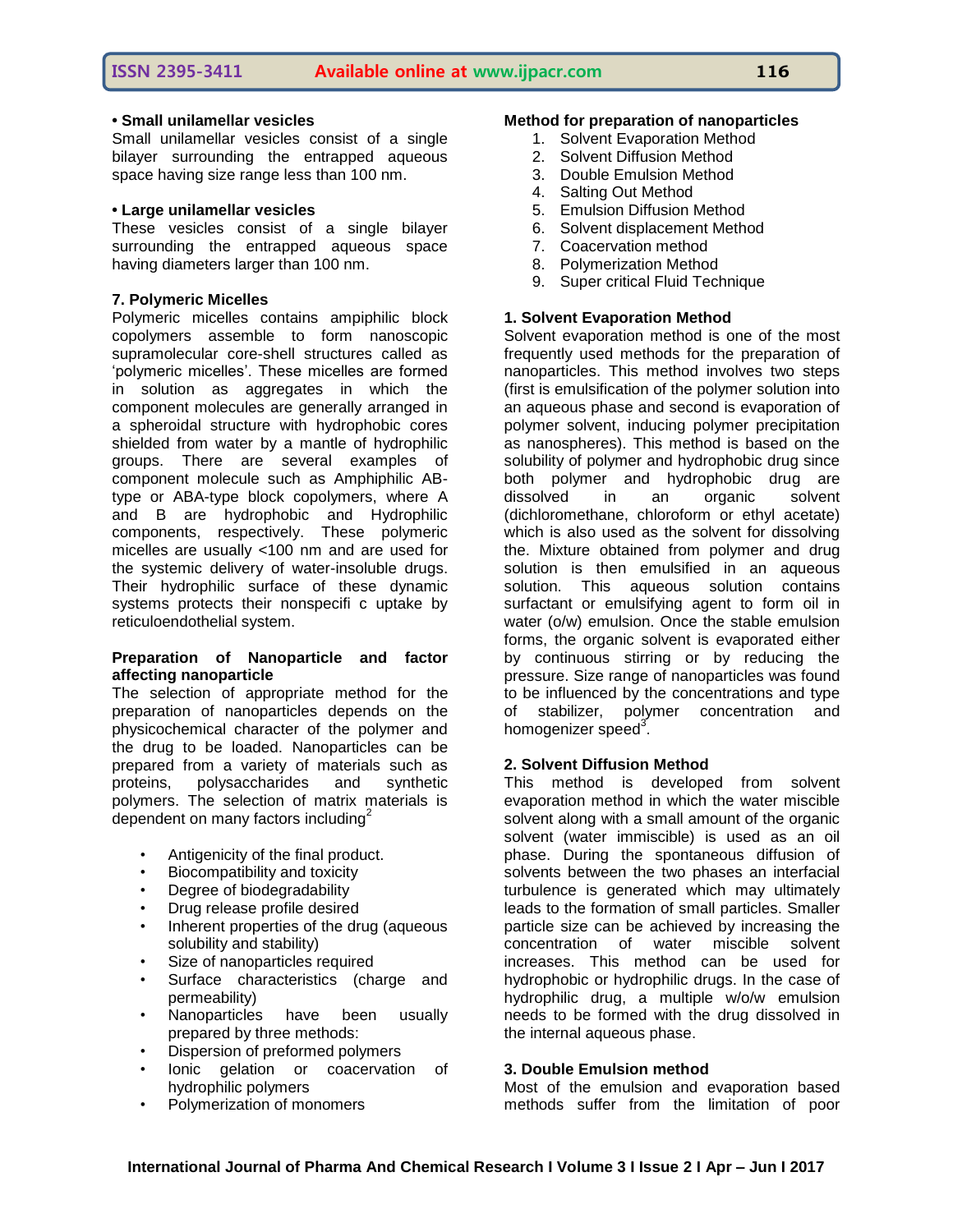entrapment of hydrophilic drugs. Therefore to encapsulate hydrophilic drug the double emulsion technique is employed, which involves the addition of aqueous drug solutions to organic polymer solution under vigorous stirring to form w/o emulsions. This w/o emulsion is added into second aqueous phase with continuous stirring to form the w/o/w emulsion. The emulsion then subjected to solvent removal by evaporation and nano particles can be isolated by centrifugation at high speed. The formed nanoparticles must be thoroughly washed before lyophilisation<sup>5</sup>. In this method the amount of hydrophilic drug to be incorporated, the concentration of stabilizer used, the polymer concentration, the volume of aqueous phase are the variables that affect the characterization of nanoparticles<sup>5,6</sup>.

#### **4. Salting Out Method**

Method involves the separation of a watermiscible solvent from aqueous solution via a salting-out effect<sup>7</sup>. It's based on the on the separation of a water miscible solvent from aqueous solution via a salting-out effect. During the initial process polymer and drug are dissolved in a solvent which is subsequently emulsified into an aqueous gel containing the salting out agent and a colloidal stabilizer. Various types of salting out agents (electrolytes, such as magnesium chloride and calcium chloride, or non- electrolytes such as sucrose) and colloidal stabilizer (such as polyvinylpyrrolidone or hydroxyethylcellulose) have been used.

#### **5. Emulsions-Diffusion Method**

This is another widely used method to prepare nanoparticles. The encapsulating polymer is dissolved in a partially water-miscible solvent (such as propylene carbonate, benzyl alcohol), and saturated with water to ensure the initial thermodynamic equilibrium of both liquids. Subsequently, the polymer-water saturated solvent phase is emulsified in an aqueous solution containing stabilizer, leading to solvent diffusion to the external phase and the formation of nanospheres or nanocapsules, according to the oil-to-polymer ratio. Finally, the solvent is eliminated by evaporation or filtration, according to its boiling point. This technique presents several advantages, such as high encapsulation efficiencies (generally 70 %), no need for homogenization, high batch-to-batch reproducibility, ease of scale up, simplicity, and narrow size distribution.

## **6. Solvent Displacement/Precipitation Method**

In this method preformed polymer is precipitated in an organic solution and organic solvent is diffused in the aqueous medium. Diffusion of organic solvent can be achieved in the presence or absence of surfactant. Semi polar water miscible solvent such as acetone or ethanol can be used to dissolve the polymers, drug, and or lipophilic surfactant. After their complete dissolution, solution is then poured or injected into an aqueous solution containing stabilizer under magnetic stirring. Nano particles are formed immediately by the rapid solvent diffusion. This step is followed by the removal of solvent from the suspensions under reduced pressure.<sup>8</sup>

# **7. Coacervation method**

In this method two different aqueous phases are prepared for polymer [chitosan, a di-block copolymer ethylene oxide or propylene oxide (PEO-PPO)] and the other is for polyanion sodium tripolyphosphate. This method is based on the strong electrostatic interaction between positively charged amino group of chitosan and negative charged tripolyphosphate to form coacervates with a size in the range of nanometer. Existence of strong electrostatic interaction between two aqueous phases leads to the formation of coacervates.<sup>9</sup>

# **8. Polymerization Method**

This method involves polymerization of monomers to form nanoparticles in an aqueous solution. In polymerization drug is incorporated at two different stages (either by being dissolved in the polymerization medium or by adsorption onto the nanoparticles after polymerization completed) $10, 11$ . Ultracentrifugation can be used to purify nanoparticle suspension by removing various stabilizers and surfactants employed for polymerization, followed by the re-suspension of particles in an isotonic surfactant-free medium. This technique is reported for making poly (alkylcyanoacrylate) or polybutylcyanoacrylate nanoparticles. Desirable size of nanocapsule can be achieved by optimization of concentration of the surfactants and stabilizers<sup>12</sup>.

#### **9. Super Critical Fluid Method**

In former process a liquid solvent (methanol) is selected on the basis of it's completely miscibility with the supercritical fluid (SC CO2 ). This is done to dissolve the solute to be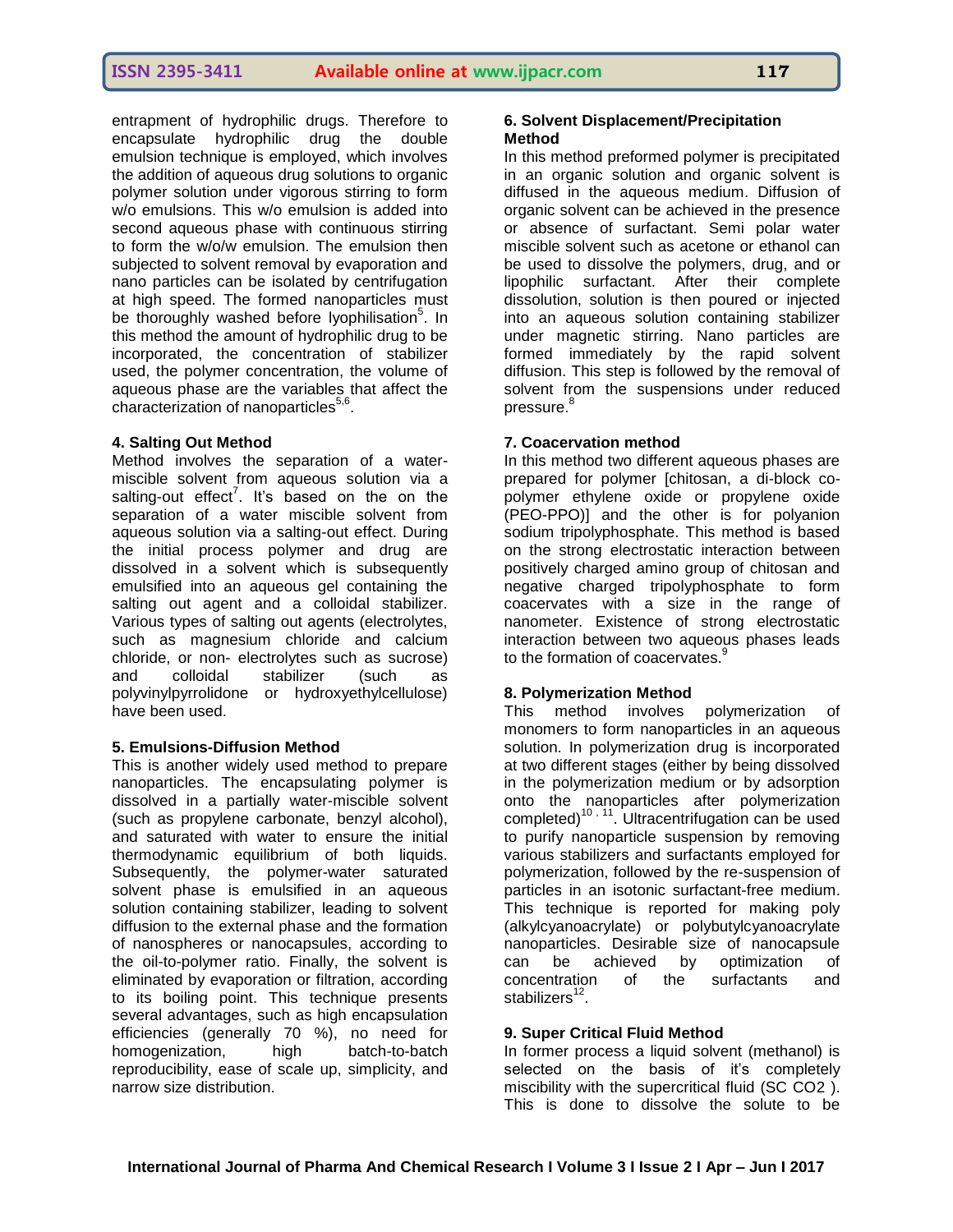micronized at the process conditions. Since the solute is insoluble in the supercritical fluid, the extract of the liquid solvent by supercritical fluid leads to the instantaneous precipitation of the solute, results in the formation of nanoparticles.

#### **Advantages**

- Decreased patient-to-patient variability
- Enhanced solubility
- Increased oral bioavailability
- Increased rate of dissolution
- Increased surface area
- Less amount of dose required
- More rapid onset of therapeutic action

#### **Disadvantages**

- Small size & large surface area can lead to particle aggregation.
- Physical handling of nano particles is difficult in liquid and dry forms.
- Limited drug loading.
- Toxic metabolites may form.

# **Characterization of Nanoparticle** 15-17

- 1. Particle size Photon correlation spectrosc Laser diffractrometry Electron microscopy
- 2. Density Helium or air using a gas pycnometer
- 3. Molecular weight
	- Gel permeation chromatography using refractive index detector.
- 4. Structure and crystallinity
	- X-ray diffraction
- 5. Specific surface area
	- Sorptometer
- 6. Surface charge & electronic mobility
	- Surface charge of particle can be determined by measuring particle velocity in electrical field.
	- **Exampler Anemometry tech. for** determination of Nanoparticles velocities.
	- **Zeta potential can also be obtain by** measuring the electronic mobility
- 7. Surface hydrophobicity
	- Hydrophobic interaction chromatography.
	- Two phase partition.
- 8. Invitro release
- 9. Nanoparticle yield
- 10. Drug entrapment efficiency

#### **CONCLUSION**

Nanoparticles are one of the novel drug delivery systems, which can be of potential use in controlling and targeting drug delivery as well as in cosmetics textiles and paints. Judging by the current interest and previous successes, nanoparticulate drug delivery systems seems to be a viable and promising strategy for the biopharmaceutical industry.

#### **REFERENCES**

- 1. Martin CR. Welcome to nanomedicine. Nanomedicine. 2006;1(1):5.
- 2. Kreuter J. Nanoparticles. In: Kreuter J, editor. Colloidal drug delivery systems. New York: Marcel Dekker; 1994. p. 219–342.
- 3. Kwon HY, Lee JY, Choi SW, Jang Y, Kim JH. Preparation of PLGA nanoparticles containing estrogen by emulsification-diffusion method. Colloids Surf A Physicochem Eng Aspects. 2001;182:123–30.
- 4. Niwa T, Takeuchi H, Hino T, Kunou N, Kawashima Y. Preparation of biodegradable nanoparticles of watersoluble and insoluble drugs with D, Llactide/glycolide copolymer by a novel spontaneous emulsification solvent diffusion method, and the drug release behavior. J Control Release. 1993;25:89–98.
- 5. Vandervoort J, Ludwig A. Biodegradable stabilizers in the preparation of PLGA nano particles: a factorial design study. Int J Pharm. 2002;238:77–92.
- 6. Ubrich N, Bouillot P, Pellerin C, Hoffman M, Maincent P. Preparation and characterization of propranolol hydrochloride nano particles: a comparative study. J Control Release. 2004;19:291–300.
- 7. Couvreur P, Dubernet C, Puisieux F. Controlled drug delivery with Nano particles: current possibilities and future trends. Eur J Pharm Biopharm. 1995;41:2–13
- 8. Fessi H, Puisieux F, Devissaguet JP, Ammoury N, Benita S. Nano capsule formation by interfacial deposition following solvent displacement. Int J Pharm. 1989;55:R1–4.
- 9. Calvo P, Remunan-Lopez C, Vila-Jato JL, Alonso MJ. Chitosan and chitosan/ethylene oxide propylene oxide block copolymer nanoparticles as novel